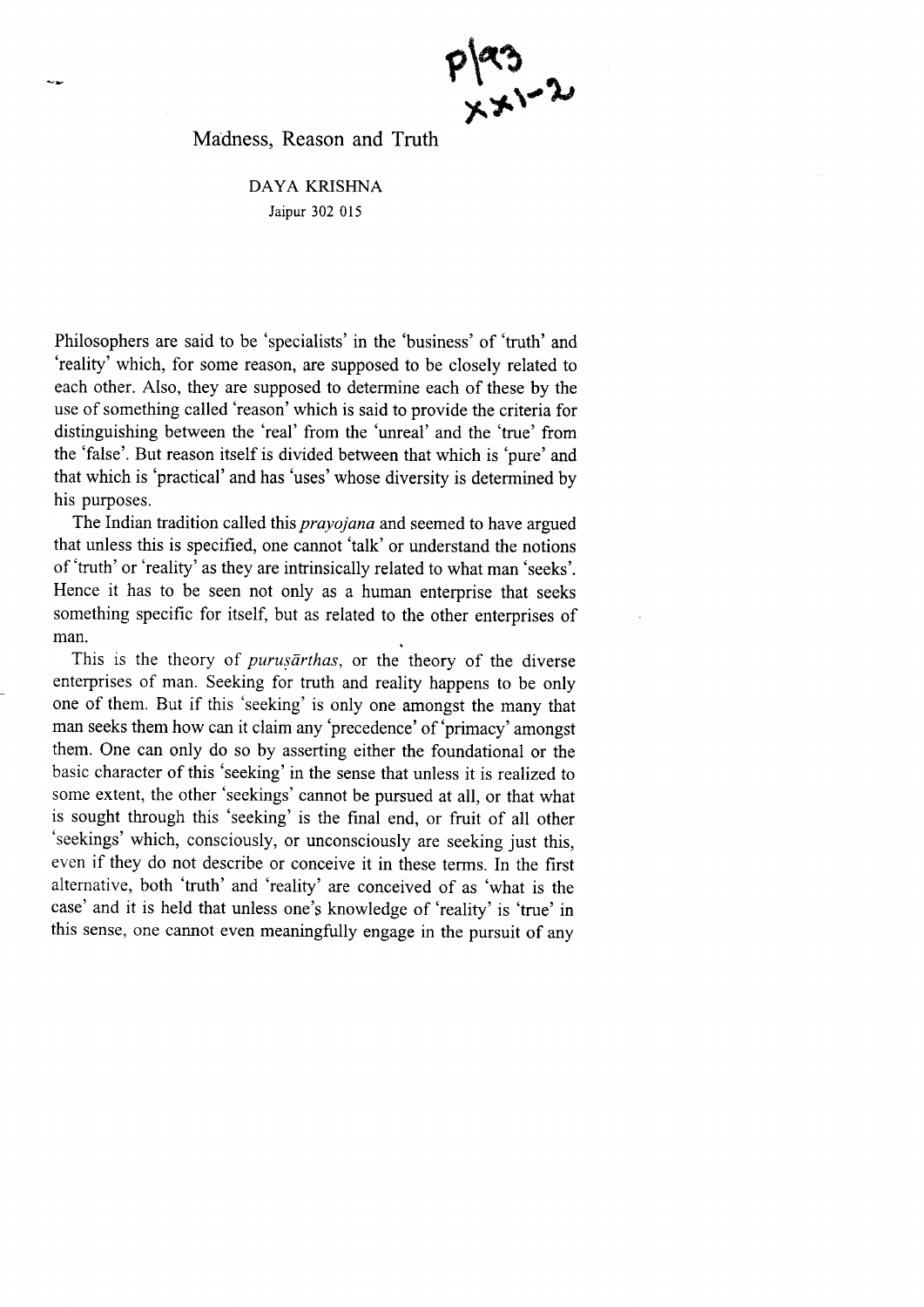other seeking, let alone being successful in this pursuit even in the minimal sense of the term. The second alternative stretches and widens the concepts in such a way as to include whatever man seeks or may seek in future in it.

Both the alternatives are rooted in an ambiguity and a delusion that the terms 'real' and 'true' can, or 'ought' to, have one meaning only. Furthermore, the contentions rest on two assumptions that do not seem to be supported either by evidence or argument required for them. The belief that 'truth' in the so-called 'scientific' sense and the 'reality' supposedly corresponding to it are the foundation for all other 'seekings' of man may be held *only* if one ignores the fact that 'truth' in this sense is continuously changing and is 'revisable' in principle. Hence, the 'reality' corresponding to 'it' also has to be necessarily so. The popular idea that 'revisability' of 'truth' is rooted in its not being in accordance with 'reality', rests on two beliefs which seem to be equally mistaken. The first considers 'reality' as something completely independent of knowledge, something like Kant's 'thing-in-itself' or Aristotle's 'Beingqua-Being', or what in the Advaitic tradition has been called the 'Nirguna Brahman' or 'Reality without any attributes whatsoever', perhaps more Brahman of Realty Malest any anti-collection Madhyamita Buddhists. The second belief seems to relate to the strange notion that knowledge does not bring any 'reality' into 'being" either through the fact of knowing itself or through the activity based on it.

The first belief results, paradoxically, in the contention that the 'real' is 'unknowable' in principle; hence the human enterprise of knowledge is based on a delusion that what is 'real' can be known. The second notion, equally strangely, results in the view that whatever has been brought into being by the successive acts of knowing of the human race cannot be considered as 'real' in any sense of the term. And this, inspite of the fact that it has itself been the 'object' of knowledge or understanding, for without it, the enterprise of 'knowing' cannot be carried, or even engaged in by any human being at all. The self-suicidal character of such a view is too obvious, yet philosophers seem to have been driven to espouse it. Indians have tried to work around this dilemma by formulating the notions of  $\frac{av \cdot d}{v \cdot a}$  or primeval ignorance or even mistake, which was  $m\bar{a}y\bar{a}$  and may be understood to be characterized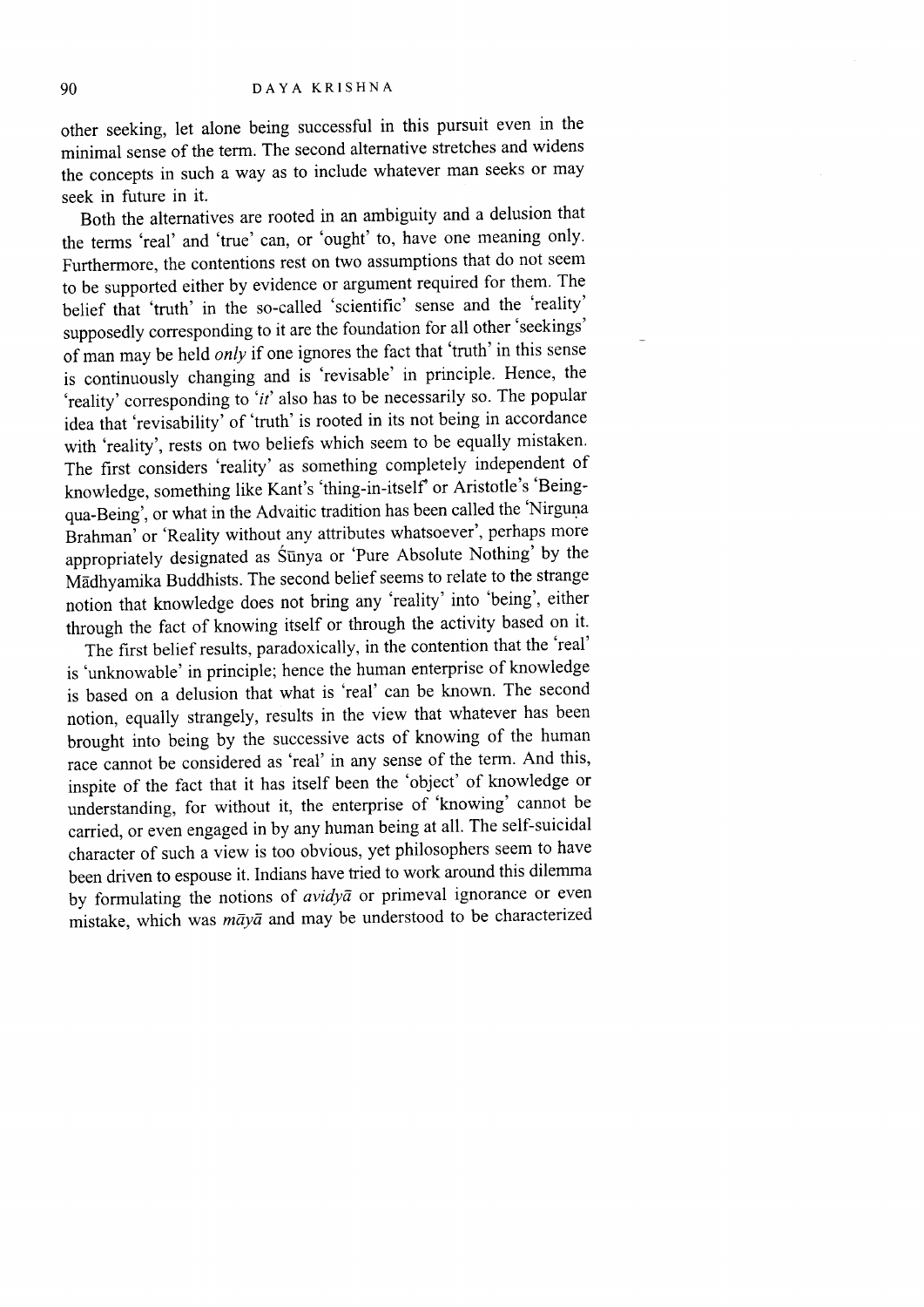as neither 'real' nor 'unreal', but still has all the 'effectivity' that 'real' is supposed to have and perhaps even more. But the emotive and the cognitive attitudes associated with these terms by their 'use' are primarily a result of the presupposition which have little to support them in the face of overwhelming evidence to the contrary.

The generally unquestioned acceptance of the view that what is 'real' must be so, not only to be totally unaffected by the fact of its being brought into relationship with anything else, including what is generally designated by the term 'human being', but that it has necessarily to be of such a nature as not to have even the possibility of anything being 'added' to it, is a result not of anything in the concept itself, but because of the structure of the thinking consciousness that 'thinks' it. Kant tried to uncover and articulate the structural presuppositions involved in the act of 'knowing' but he did not see that 'knowing' was only one of the modulations of consciousness even in the context we call 'cognitive', and that for any 'real' understanding of the human situation, man finds himself in one will have to try to understand the structure of consciousness and self-consciousness involved in it. Consciousness, it should be remembered, cannot differentiate between the 'real' and the 'imaginary', as both appear equally as 'appearances'to it. As for selfconsciousness, which is everywhere at the human level, everything that 'appears' is equally 'dubitable' and necessarily so. But, by a strange twist, philosophical thinking which occurs at the level of selfconsciousness sees the self or the sense of the 'I' alone as indubitable and treats all the rest, including itself, as 'objectively' given, and hence 'essentially dubitable' and that too in the sense that it is contingent in principle. It demands and requires that whatever appears as 'object', including itself, can only be regarded as 'real' if, and only if, it has the same indubitability as self-consciousness or the 'I' consciousness. But this is to suffer from an illusion generated by the fact of 'selfconsciousness itself. Once the source of this illusion is realized, the 'dubitable' character of all that is 'object' and the 'indubitability' of the self, i.e. the subject, will disappear and philosophical thinking be 'freed' from the delusion that has characterized it since its beginning, as it is the reflexive activity of self-consciousness in its purest form that we know at the human level.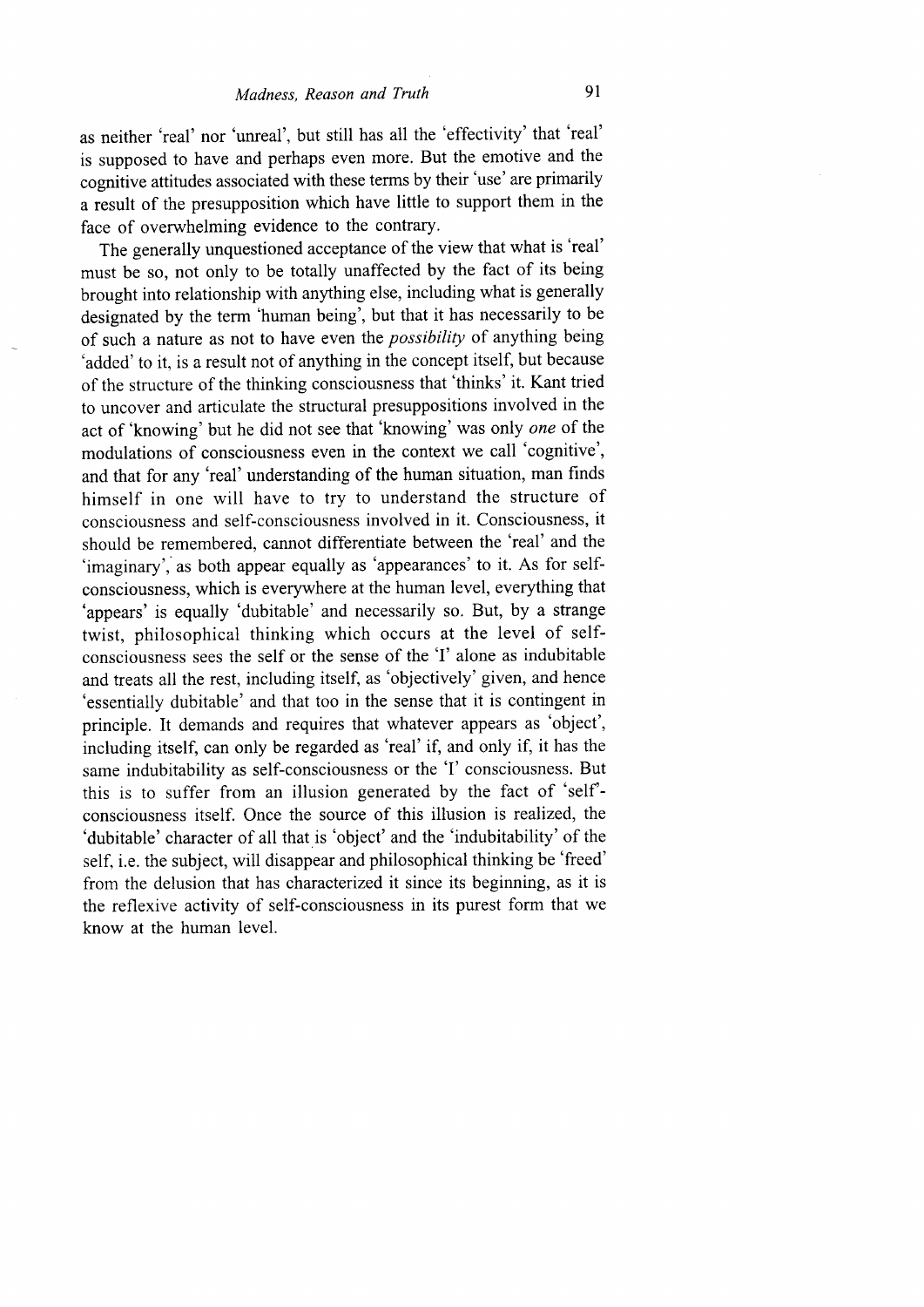## 92 DAYA KRISHNA

The 'freedom' from this delusion, however, will itself remain illusory unless its structural and transcendental roots are 'seen' along with the devastating consequences it has had in the history of human civilizations. The former we have explored and articulated at length in Towards a Theory of structural and Transcendental lllusions (unpublished). The latter have to be seen both in their 'religious' and 'wordly' dimensions in order to realize the enormity of what man has done to himself as a result of the delusions generated by self-consciousness.

Self-consciousness is reflected best in philosophy and it is reason that is supposed to have shaped and formed this'reflection'. The history of reason as also of this reflection has yet to be written, but what is important to note is the fact that the 'reflection' is a double reflection, reflecting simultaneously the consciousness with all the objects it is conscious of and the so-called 'self' with all the modalities that it can have towards this consciousness of the object which is its'object'. The awareness or 'knowledge' of both the self and the world is, thus, based on this foundation and constructed on its basis. The construction or constructions, in turn, are particularly effective because selfconsciousness tends to embody itself in symbolic forms that are quasipermanent and whose primary example is found in language itself.

The delusions then that self-consciousness generates just because it is; what it is of the fact that permeates and infects all Realms of Knowledge, Action and Feeling as these themselves become the 'objects' of self-consciousness and thus are 'informal' by the structure that it has. Also, though 'reason'and self-consciousness are not identical, the former functions as a determinant of what is to be regarded as 'real' in these realms. This is relatively clear in the realm of knowledge where the 'real' is the function of the 'knowledge' we are supposed to have. This knowledge, it should be remembered, takes the esoteric form of  $S\bar{a}$ stra or science at the human level, a form which rejects much that was 'known' earlier, at least in the form in which it was known, and many a time just calls it 'belief' or 'superstition', depending upon the way one feels about it at that point of time.

The distinction between knowledge that is reaily 'knowledge' and that which is only spuriously so is brought into being the moment it takes the form of a  $\dot{S}\bar{a}$ stra or a science in any civilization. Science,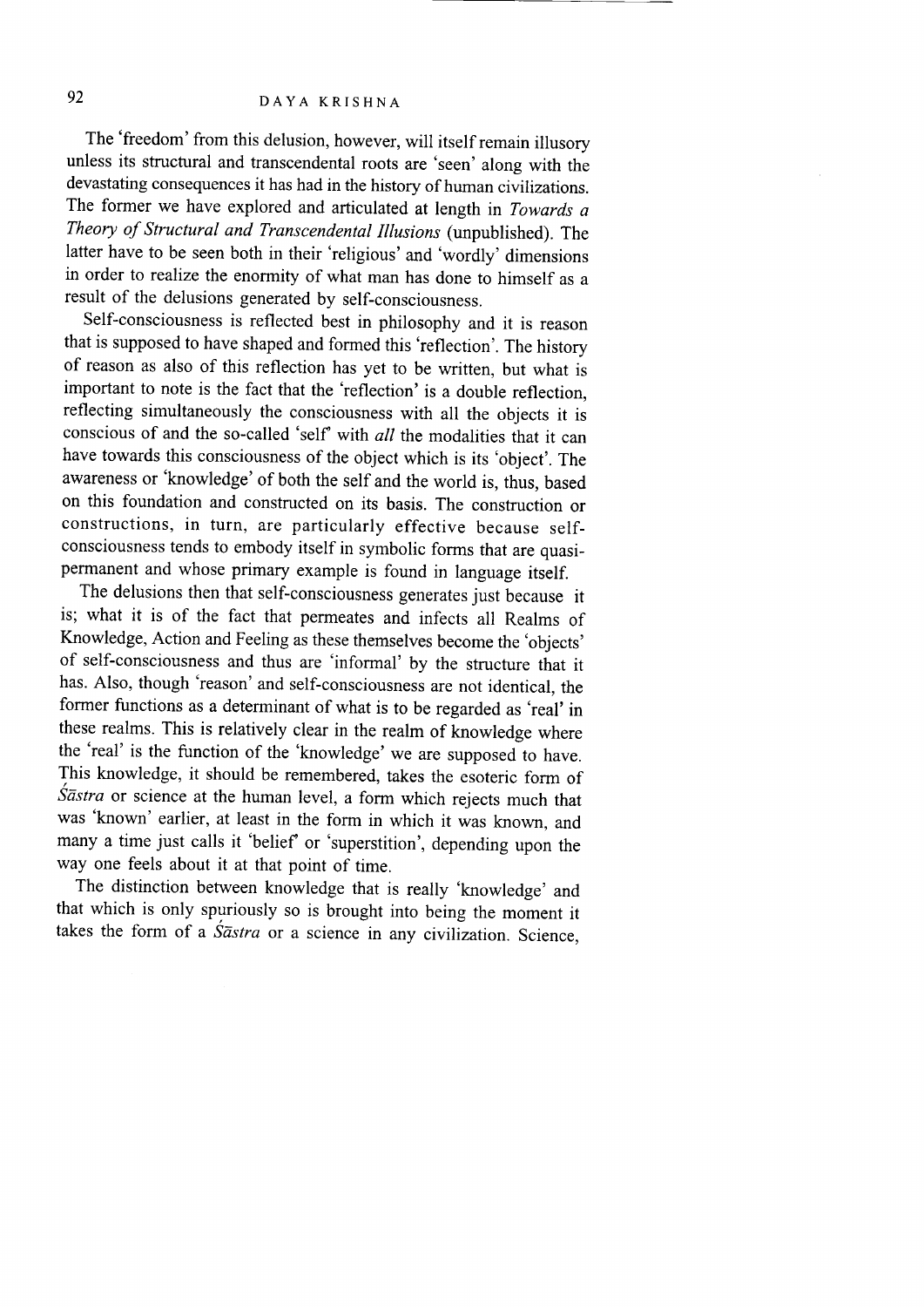however, is continuously changing as, by definition, it is subject to revision, for it seeks both 'internal' and 'external' coherence and 'completeness' which, in principle, it can never have. Yet, at every moment of its empirical existence, it believes itself to be the 'real' truth and proclaims it as such, forgetting that what it characterizes as 'false' was the 'science' of yesterday and that what it is so certain of today may meet the same fate tomorrow.

The error is so obvious that it is difficult to believe how anyone could be guilty of it. But it is a mistake only if one forgets that it reflects what reason has always claimed for itself. In other words, the exclusive right to 'know' the truth and determine what is 'real' on the basis of criteria that are inherent and immanent in it. This, it would be said to have been a characteristic of reason as it functioned in philosophy, but certainly not of that which functions in science as is understood today. Sensory experience plays an essential part in it, just as perhaps imagination does. But, since both are ultimately judged on the basis of reason, particularly as knowledge systematized in a 'system' increases, the difference steadily decreases as is evidenced by the increasing role of pure theory in disciplines that are deemed most 'scientific' and the mathematical formation that occurs therein. With this there occurs the increasing arrogance in knowledge-claims, brushing aside inconvenient facts and arguments with the statement that they too will be taken care of, accommodated and explained with further increase in knowledge. But no one asks how far, and how much further the 'knowledge' has to increase in order to do so. Nor does one ask what is exactly meant by 'increase' in knowledge, or how shall it be measured, or whether there shall ever be a time when there will be no inadequacies and imperfections in the knowledge attained till then. The fact that 'knowledge' has a 'temporal tag' tied to it does not seem to mean any'thing to reason when it reflects on itself as it treats itself as atemporal in nature, particularly as it can, if it so likes, treat 'time' itself as an object of reflection.

Reason, thus, seems to have an inbuilt structure or mechanism driving it towards delusions of illusory claims to knowledge, which cannot be sustained by any fair 'objective' and impartial consideration of things. Yet, rooted as it is in the self-consciousness of man and butteressed as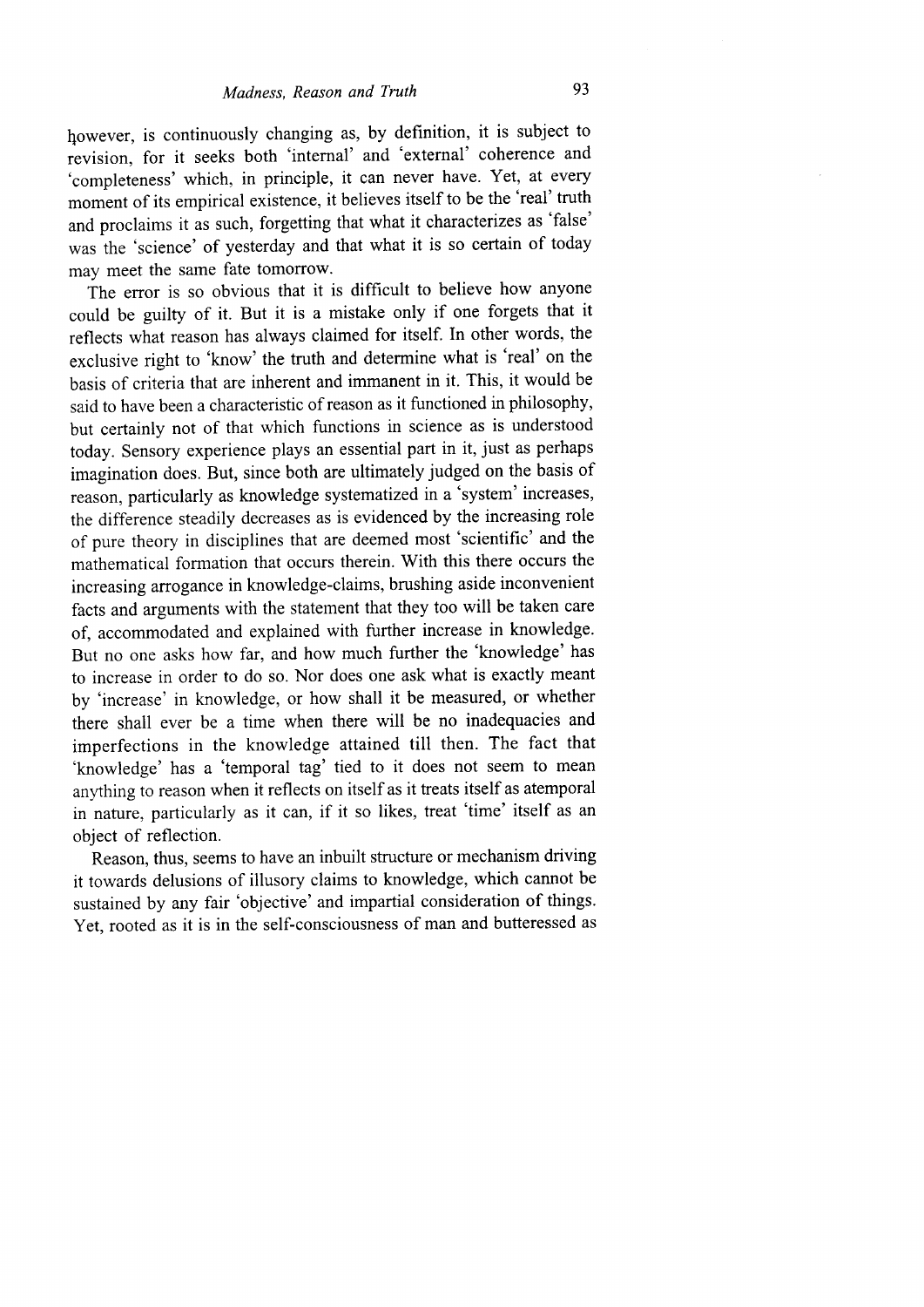it is by it, the delusion only reflects what is proclaimed aloud by religion and spirituality in the history of man uptil now. The unbelievable certainties of faith and the self-justified wars against heretics and unbelievers have ensured that they are there for everyone to see. What is surprising is that no one seems ashamed of them, or even to think they were wrong. Why does one not do so, is the question one should ask oneself. If one does so, then one might find the answer in the structure of one's own self-consciousness. The most profound identity perhaps lies in the sense of 'rightness' or 'wrongness' that one has, something which the Indians designated by the term dharma which, surprisingly, means both religion and morality.

The ages of Faith, it would be said, have long passed and philosophy itself has been infected by ineradicable doubt since the beginning of 'rnodernity' as, say, in Descartes. Further, just as science has replaced phiiosophy in the domain of knowledge, so has reason replaced faith in the working and institutions of society and polity. Secularism is the name usually given to this phenomenon, both in respect of the ideal that it seeks and the actuality that obtains amongst those societies and polities which profess to practice it.

But reason is 'reason' and the faith in it can be as devastating as 'faith' in anything else. The heart of 'reason' is logic and the unrelenting nafure of the latter in its abstract, uncompromising, impersonality can be as 'inhuman', or even 'anti-human' as anything else. It is, of course, true that logic allows one the freedom to choose, or start from any premises or postulations or presuppositions one wants or prefers, but one has done so, one is no more free to accept or not accept the consequences following from them if one wants to renain rational. The logic of belief, the logic of faith and the logic of reason are not three different logics. They are one and the same, only the ends pursued or that which is assumed are different. Instrumental rationality is no different from the 'rationality' that is supposed to deal with 'ends' or even derive from them. The so-called 'ends', when reason deals with them, make no difference to the functioning of reason than does anything else. And, when they do, reason ceases to function as 'reason' in the ordinary and accepted sense of the term.

94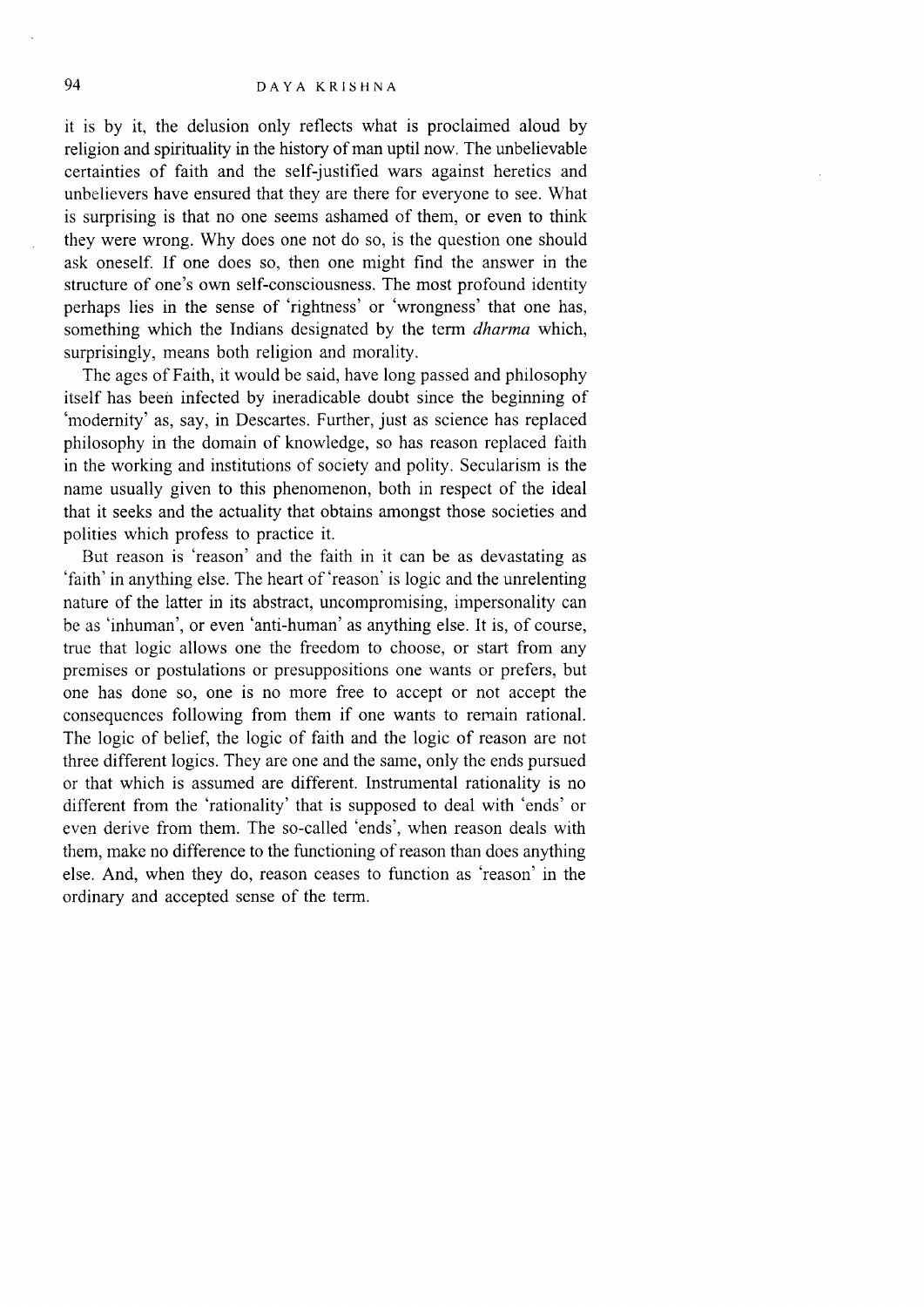The dominance of reason, or rather being 'determined' by reason which is supposed to make man'rational', leads one to the compulsions of accepting, and even acting upon, all that 'follows from' what was accepted, even if one does not want to do so. This is the paradox of rationality which has been sought to be mitigated by formuiating restrictions on the rule of derivation, so that conclusions that are 'unacceptable' on any grounds whatsoever may not follow, without being forced to give up the premises which had appeared self-evident or as necessary to reason itself. Alternatively, one may opt to revise the premises but one generally does not do so as it usually results in far more inconveniences than if one adopts the earlier alternative.

Both in the realm of thought and action, reason confronts the absurdities which its unbridled authority leads towards, and though science and common sense have tried in diverse ways to mitigate the effect and impose restrictions of many kinds, the institutionalization of 'reason' has played a role opposed to that which is sought to be achieved by these restrictions.

The problem of the foundation of institutions and the principles on which they are based has not been much investigated, even though it is well known that human society lives and perpetuates itself through, and in, institutions. There is, of course, the distinction between those institutions which seem to have grown naturally and others which have been the result of deliberate; 'self-constitution' which is supposed to have brought them 'performatively' into being.

The differentiation of polity from society is perhaps the most obvious example of the latter and so also is that of law from custom at another level. The formation of cognitive disciplines or  $\hat{S}$ *astras* provides yet another example, just as the emergence of the distinction between the  $m\bar{a}r\bar{g}i$  and the *desi* or the classical and the folk does in the context of the arts and becomes the foundation of the distinction between cultures and civilizations.

The institutionalization of reason in these diverse domains objectifies reason and gives a free 'reign' to 'rationality' to pursue itself to its logical extreme, the limits of which it itself does not know. At the level of pure thought embodied in 'philosophy', paradoxes and absurdities resulting from the necessary compulsions of logic result only in a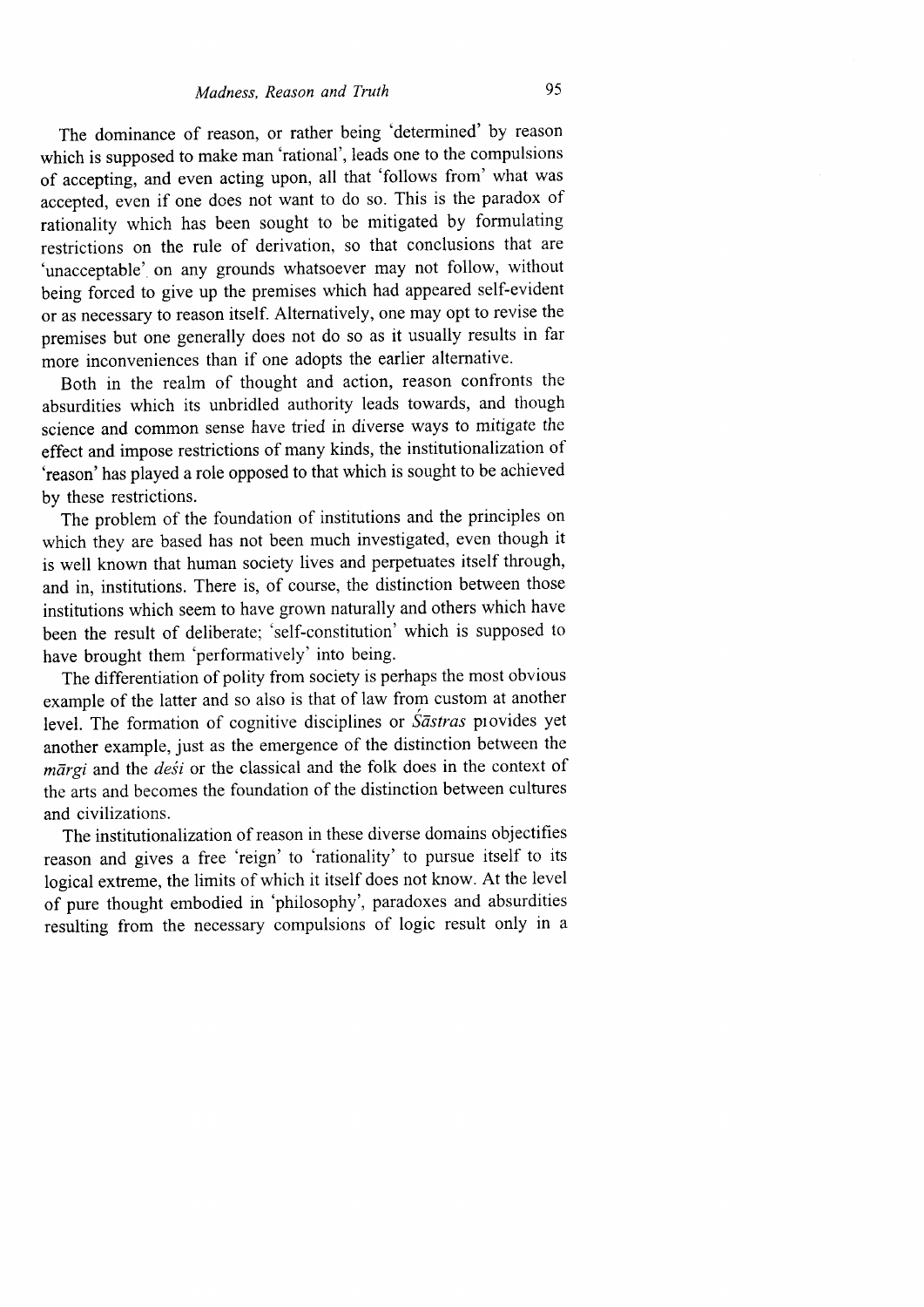'puzzlement' for thought which it tries to deal with in some way or the other. But, when logic becomes 'objective'and determines both'feeling' and 'action', the result is disastrous, as there seems no way to save oneself from it.

The compulsions of logic can only be matched by compulsions of 'force', the latter often in the service of the former, particularly when it gets institutionalized legitimacy as it does when it gets objectified in them. The 'madness' of embodied reason could perhaps be seen most vividly in the attempt to realize a rational utopia in the erstwhile Soviet Union, and its 'irrational' version in what has come to be called 'Nazi Germany'. The latter would hardly be considered to be an example of 'irrational rationality' by most persons, but it would be so only because they do not understand the nature of 'logical reason' which consists only in drawing conclusions from the premises that one accepts and not on the nature of the premises themselves. This has been obvious 'self-evident axioms' in logic, and their replacement by what have come to be called 'postulates', drawing attention to the idea of 'arbitrariness' involved in their choice. The fact that many a time the 'choice' is governed by the conclusions we want to derive from them only reveals the spuriousness of the veneer of rationality, which the formal character of deductive format is supposed to hide.

Reason, thus, brings a new 'necessity' into being and superimposes this on the 'necessities' of nature in the bondage of which man's biological life is lived. The feeling that the former necessity is not 'necessity' at all, and that in the voluntary submission to it lies one's freedom, is the illusion foisted on man by philosophers down the ages. Hegel's perhaps is the clearest formulation, though he did not formulate it the way he should have. 'To be free'is to be determined by the Form of Reason and not as he puts it; 'Freedom is the consciousness of necessity'. Kant's formulation masks the issue as, for him, freedom consists in being determined by the form of the 'good will' which itself is defined in terms of 'universalify', on the one hand, and 'intrinsicality', on the other. Both these characteristics derive from the 'rationality' of reason and not from its 'practicality', as Kant seems to think, or at least would have us believe.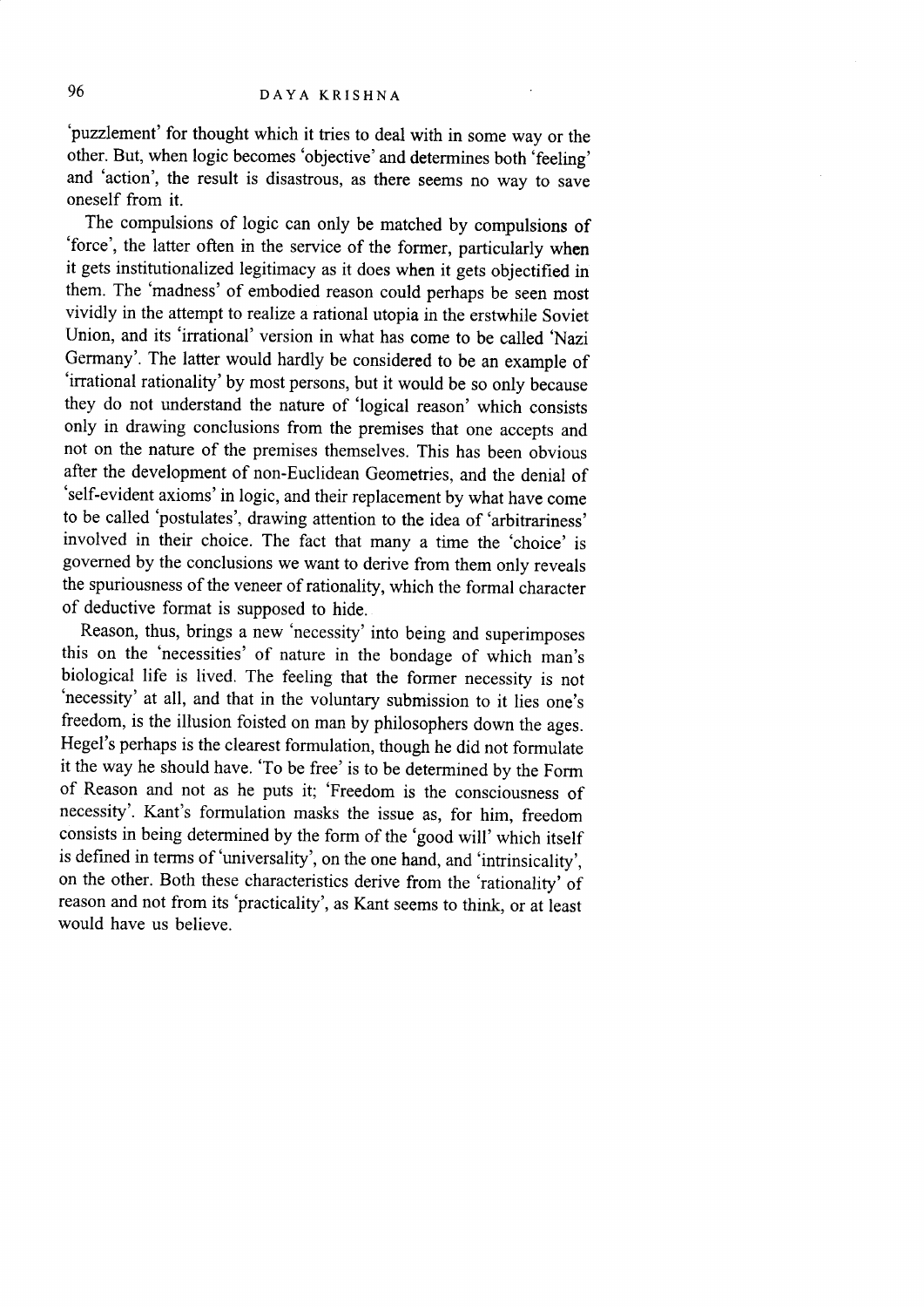Strangely, the contention that 'to be free is to be determined by reason' is said to be the same as 'being determined by truth' for, at the human level, 'truth' is what is known by reason and even determined by it. But reason itself can never determine what is 'true'. At best, it can play only a negative role by making us suspicious that what proclaims itself as true may not really be so. On the positive side, it can only suggest 'possibilities', but cannot determine or decide which is actually the case. Not only this; 'truth', as we have already said, is closely related to 'reality', and 'reality' is continuously being brought into being not only by action but also by 'knowledge', whether it be true or false, correct or incorrect.

The claim of reason to know 'reality', let alone determine what is its nature, is circumscribed on all sides, and yet it persists in its claim to do so in spite of all the evidence and the argument to the contrary. The history of thought in general and the history of philosophy in particular attest to this. The latter has tried to determine what is 'really real' on the basis of pure argument, forgetting that this is not the triumph of 'reason'but its madness. Megalomania need not always be a personality disorder; it can be an aberration of reason itself. But such a 'madness', when 'objectified' and 'institutionalized', does not appear as madness to anybody nor is felt to be such by anyone.

The 'madness', however, results not so much from 'reason' as from 'logic', which is supposed to be its essence. But the roots of logic perhaps lie elsewhere, just as the compulsive drive towards self-suicidal extremes are also found elsewhere. Who has not heard of the denial of the 'textuality' of the text or of the 'authorship' of the author? But realms still exist where theoretical argument may be said to hold sway. The real madness becomes palpably visible in art where there is a deliberate, self-conscious attempt to deny and destroy the very 'being' of that which was supposed to define it and make it what it purports to be. One may not be able to physically destroy a canvas, or language or that which constitutes music, but much of modem creations in art come as close to doing that as possible. The almost blank canvases of a painter publicly exhibited at the Guggenheim in New York and Joyce's Finnegan's Wake may be said to be extreme examples of this. But one can find one's own examples which should not be difficult if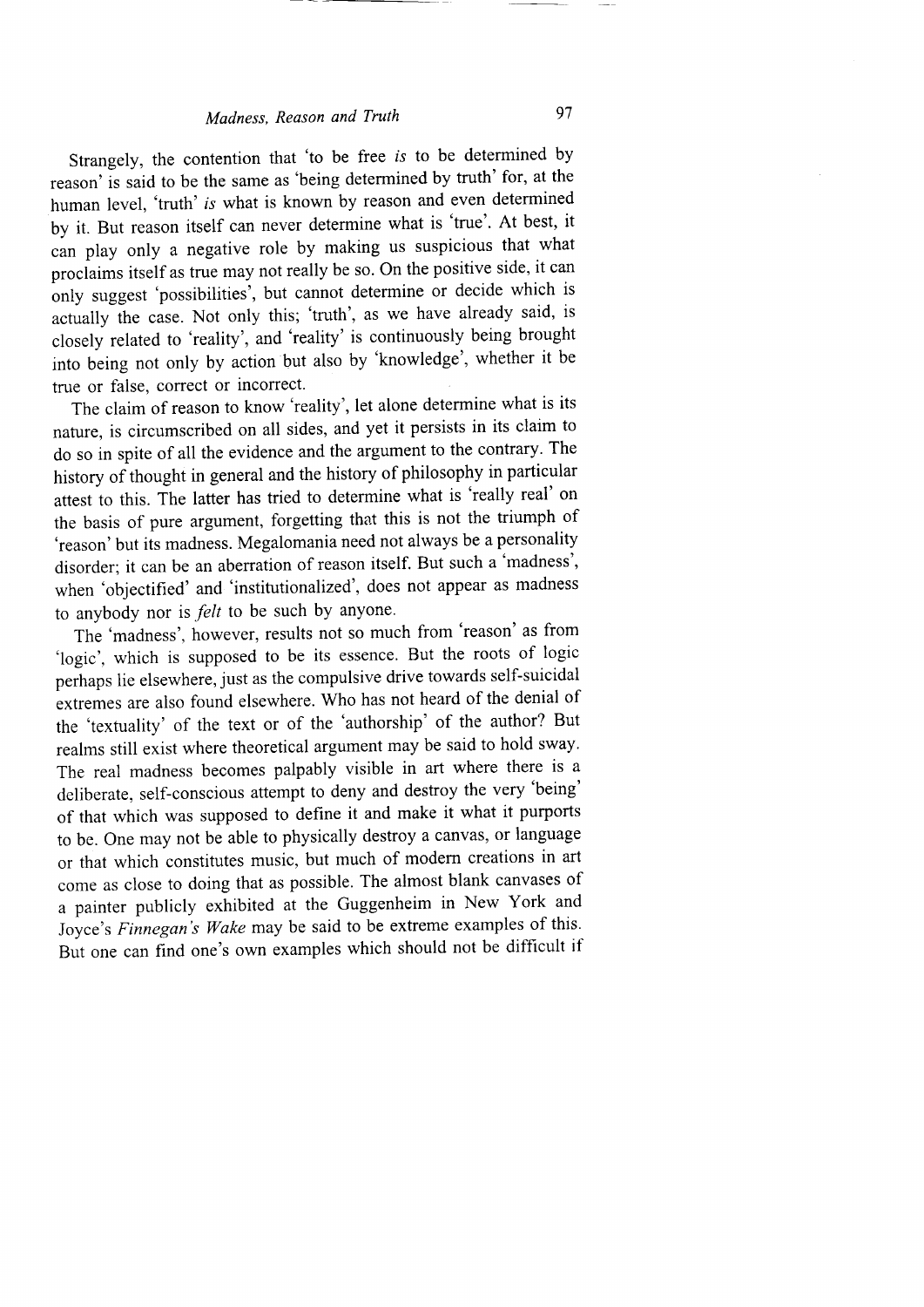one looks around at what goes by the name of 'happenings' these days in the world of art. Perhaps, it has always been like that, for Henry James is supposed to have said in one of his novels, 'We work in the Dark—We do what we can—We give what we have'. 'Our doubt is our passion, and our passion is our task. The rest is the madness of art.<sup>1</sup> The phrase 'logic of imagination' is not unknown to those who have thought an written. So also, perhaps, is the immanent logic that nermeates the men of faith in all religions, or those who live in a world of passion and feeling, and are moved by it, something which cannot be even put in conceptual terms which the former, many a time, can be.

But the logic in all these fields, or in any others, is driven by two different roots which seem, at least *prima facie*, to be totally opposed to each other. One emanates from the transcendental value immanent in the realm and 'defining' it to be what it is, and which one vaguely apprehends and tries to embody in the work that one creates. This is perhaps what James was talking about. The other, on the other hand, springs from a desire to overcome or even destroy the limitations and constraints imposed by the material and conditions of 'creation' itself. The impulse to destroy, so obviously 'suicidal' in nature, arises perhaps from the desire for 'absolute' freedom which may take bizarre forms, as they have done in modern times. But the very idea of 'pure' or 'absolute' freedom is an absurdity, as without the idea of something to realize or actualize or embody. 'freedom' has no meaning.

Freedom, as everyone knows, is closely related to action, whether it be conceived as 'freedom from' or 'freedom to', even though it may not be so obviously visible in the former case as in that of the latter. There is supposed to be yet another sense, radically different from these two, which is conceived of as a state of being in which consciousness just 'is', having no relation either to knowledge or action, sufficient unto itself. This is what is generally meant by liberation or *moksa* or freedom in the Indian context. But even here, 'unrelatedness' does not mean the denial of the possibility of being related. It is not a disability or an empowerishment, but rather, a deeper and richer state of 'being' where it feels or finds itself 'freed' from those 'bondages' in which its engagement with 'knowledge' or 'action' generally lands it. The two notions of 'freedom' explored and elaborated in western thought lead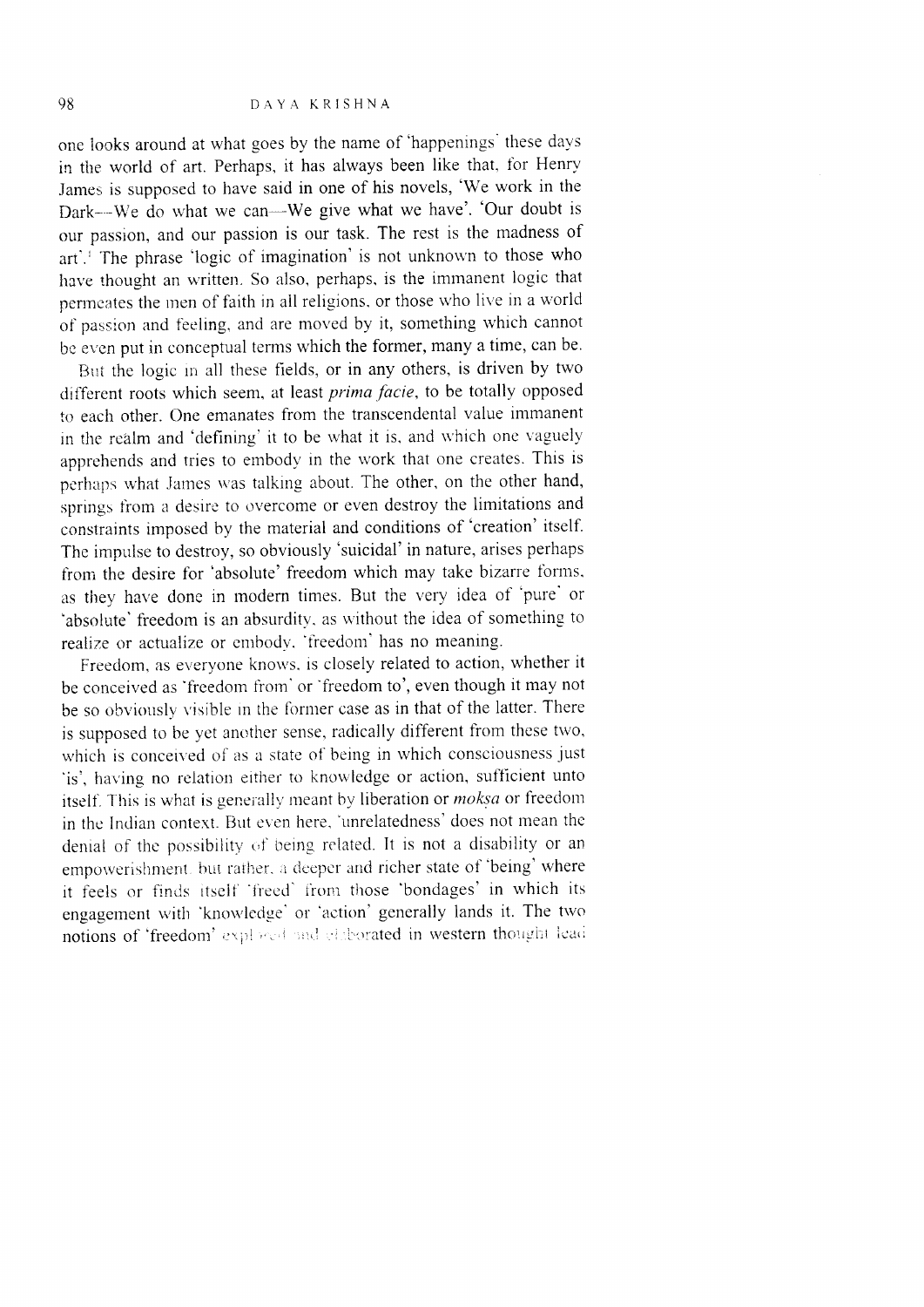to increasing 'unfreedom' and 'bondage', a fact that has not been seen by these thinkers. The third alternative, explored in the Indian tradition. bye-passes the difficulty as it turns a blind eye to it and treats the problem in a tangentinal manner suggesting, perhaps, that the problem was no problem at all as it arose out of a misconstrual or wrong definition of the situation.

The 'blindness' in all the three alternatives emanates from a presupposition bequeathed by human reason to the self-consciousness of man that 'reality' is to be 'known' and that 'truth' consists in 'knowing' it as 'it is', and that only that action is 'rational' which follows from this presupposition. But as we have argued and tried to show, the presupposition is manifestly unwarranted as man himself is continuously bringing new 'reality' into being, both by his knowledge and action. For this to happen, it is inelevant whether the so-called 'knowledge' is true or false.

The tragic irony of the situation, however, is that action based on the presupposition which regards itself as 'rational' has a self-justified selfrighteousness about it which may lead to institutionalized collective madness whose results are there aplenty in history for everyone to see. The fact is generally not noticed, and most thinkers have failed to see, what we have pointed out earlier, that the 'logic' underlying reason that drives it relentlessly to self-suicidal absurdity is found elsewhere aiso In this respect, at least, there seems little to choose between the madness of 'faith' and the madness of 'reason'. as both share the same presupposition, and unless the presupposition itself is given up, there can be little hope of escaping from the madness that hurnanity has been involved in up till now.

## NOTE AND REFERENCE

1. Quoted in Ben-Ami Scharfstein's The Dilemma of Context, New York University Press, i989, p. XIV.